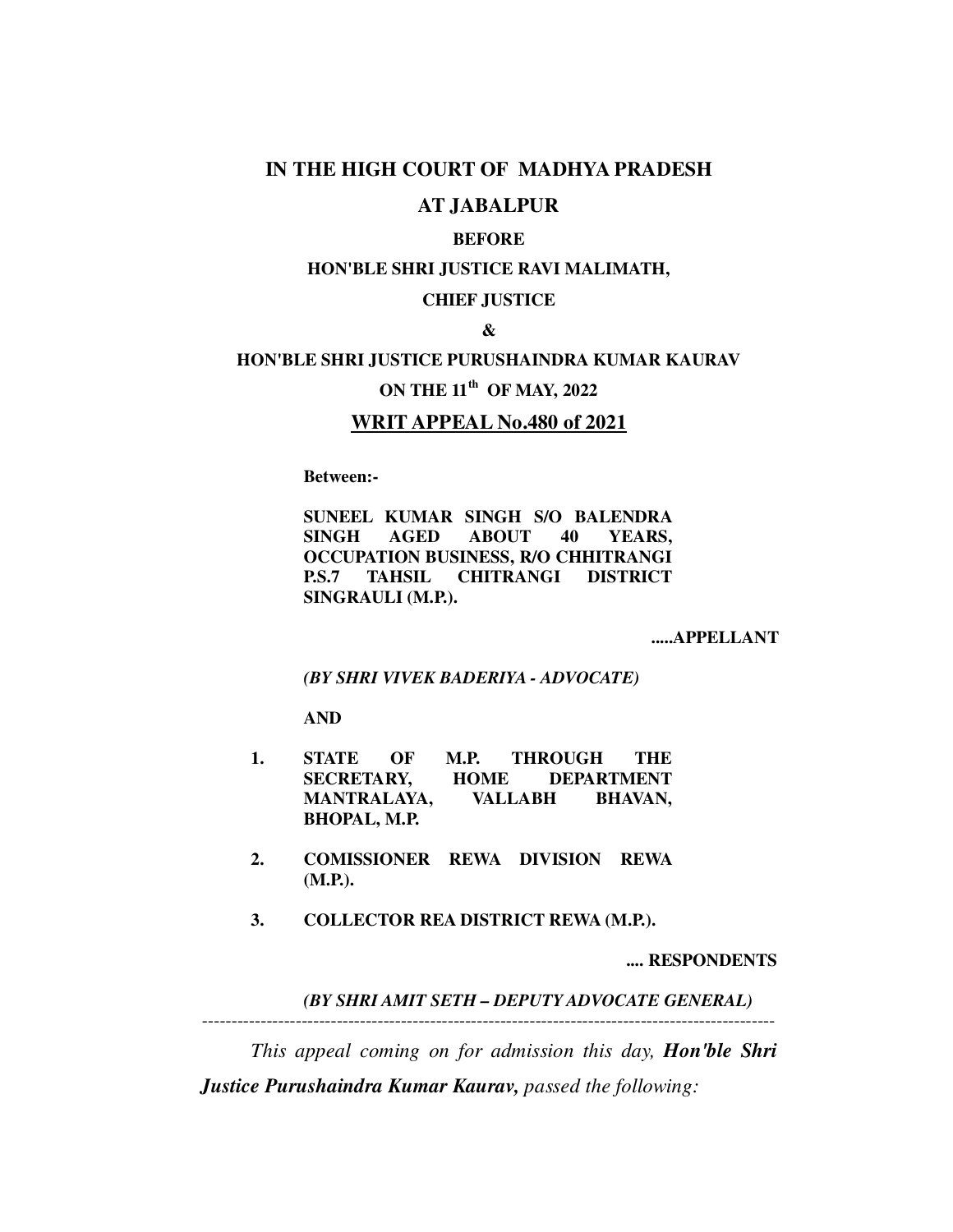#### **ORDER**

This *intra* Court appeal takes exception to order dated 04.02.2021, passed by the learned Single Judge in Writ Petition No. 3760 of 2019, whereby, petition preferred by appellant-petitioner, has been dismissed.

2. The facts of the case are that appellant applied for the licence of Pistol/ Revolver under the provisions of **The Arms Act, 1959 (for short the "Act of 1959")** read with **The Arms Rules, 2016 (for short the "Rules of 2016").** His case was positively recommended by the Collector and Superintendent of Police of the concerned district. Thereafter, the recommendations were forwarded by the Commissioner Rewa, Division Rewa to the State Government vide letter dated 22.02.2018. The State Government vide order dated 22.09.2018 rejected the application of the appellant in exercise of powers under Section 14(1) (b) (i) of the Act of 1959. The appellant, therefore, approached this court. The learned Single Judge did not find any substance in the writ petition and, therefore, dismissed the same. Hence, the appellant is in the instant *intra* court appeal.

3. Learned counsel for the appellant submits that rejection of his application on the ground that there was no threat to the appellant from any person or group of persons, is erroneous. He placed reliance on the decision of Division Bench of this Court in the matter of *Chhotelal Pachori Vs. State of M.P. and Others<sup>1</sup>* and submits that there is no necessity to explain a threat to his life or security.

 4. Learned Government Advocate, on the other hand, opposed the prayer of the appellant. He submits that even assuming that it is not

-1

WA 1249-2018 decided on 10.01.2019.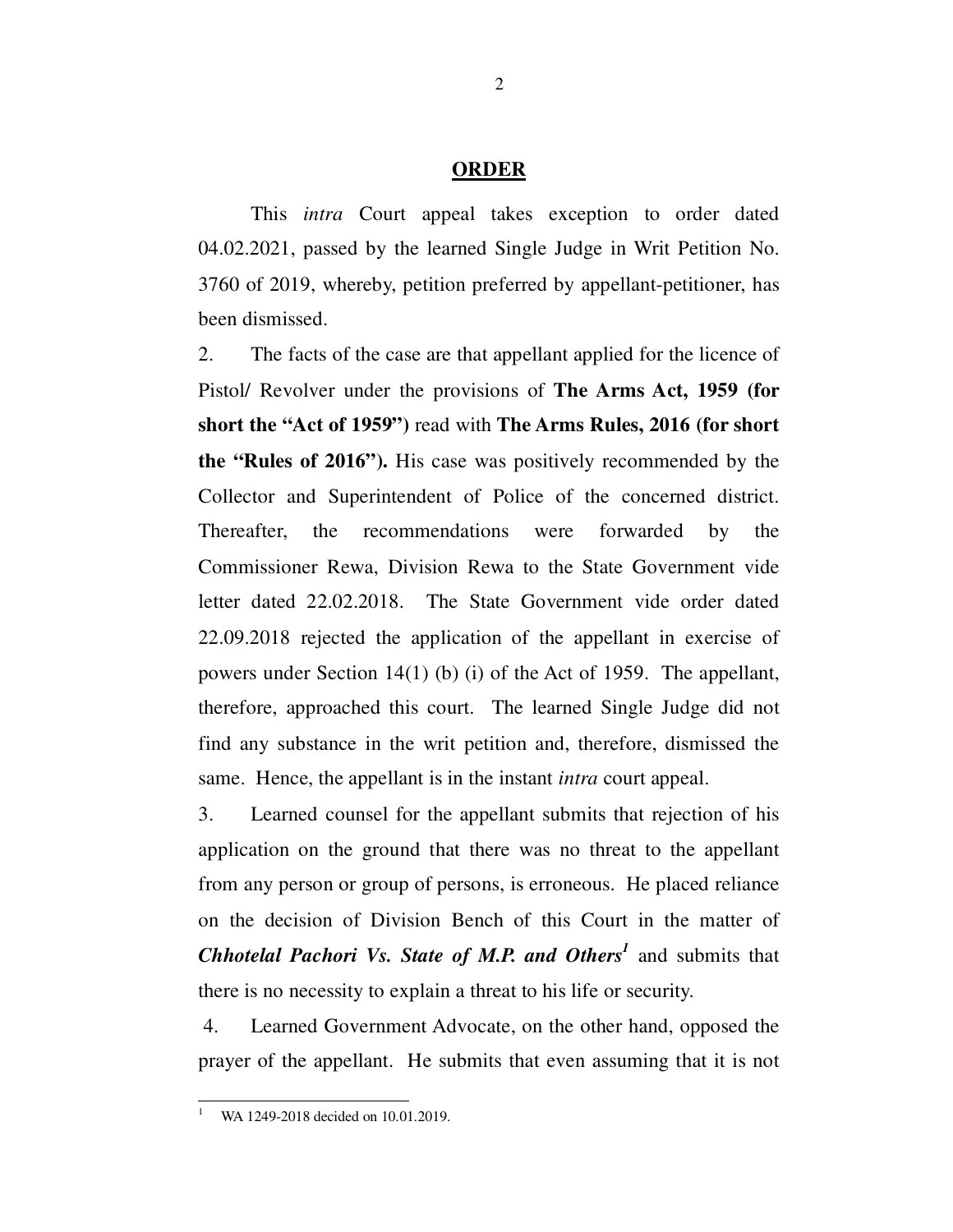necessary for the appellant to specifically explain a threat to his life from any person or a group, still the State Government on its subjective satisfaction can always refuse for a licence of a particular Arm to the appellant.

5. We have heard learned counsel for the parties and perused the record.

6. The law relating to Arms and Ammunition is governed by the Act of 1959. From a perusal of the statement of Objects and Reasons of the Act of 1959, it is seen that the Bill was introduced before the Parliament to achieve various objects such as;

*"The objects of this Bill are-* 

*(a) to exclude knives, spears, bows and arrows and the like from the definition of "arms";* 

*(b) to classify firearms and other prohibited weapons so as to ensure-* 

*(i) that dangerous weapons of military patterns are not available to civilians, particularly the anti-social elements;* 

 *(ii) that weapons for self-defence are available for all citizens under license unless their antecedents or propensities do not entitle them for the privilege; and* 

 *(iii) that firearms required for training purpose and ordinary civilian use are made easily available on permits;* 

*(c) to co-ordinate the right of the citizen with the necessity of maintaining law and order and avoiding fifth-column activities in the country;* 

*(d) to recognize the right of the State to requisition the services of every citizen in national emergencies. The licensees and permit holders for firearms, shikaris, target shooters and rifle-men in general (in appropriate age groups) will be of great service to the country in emergencies, if the Government can properly mobilize and utilize them.*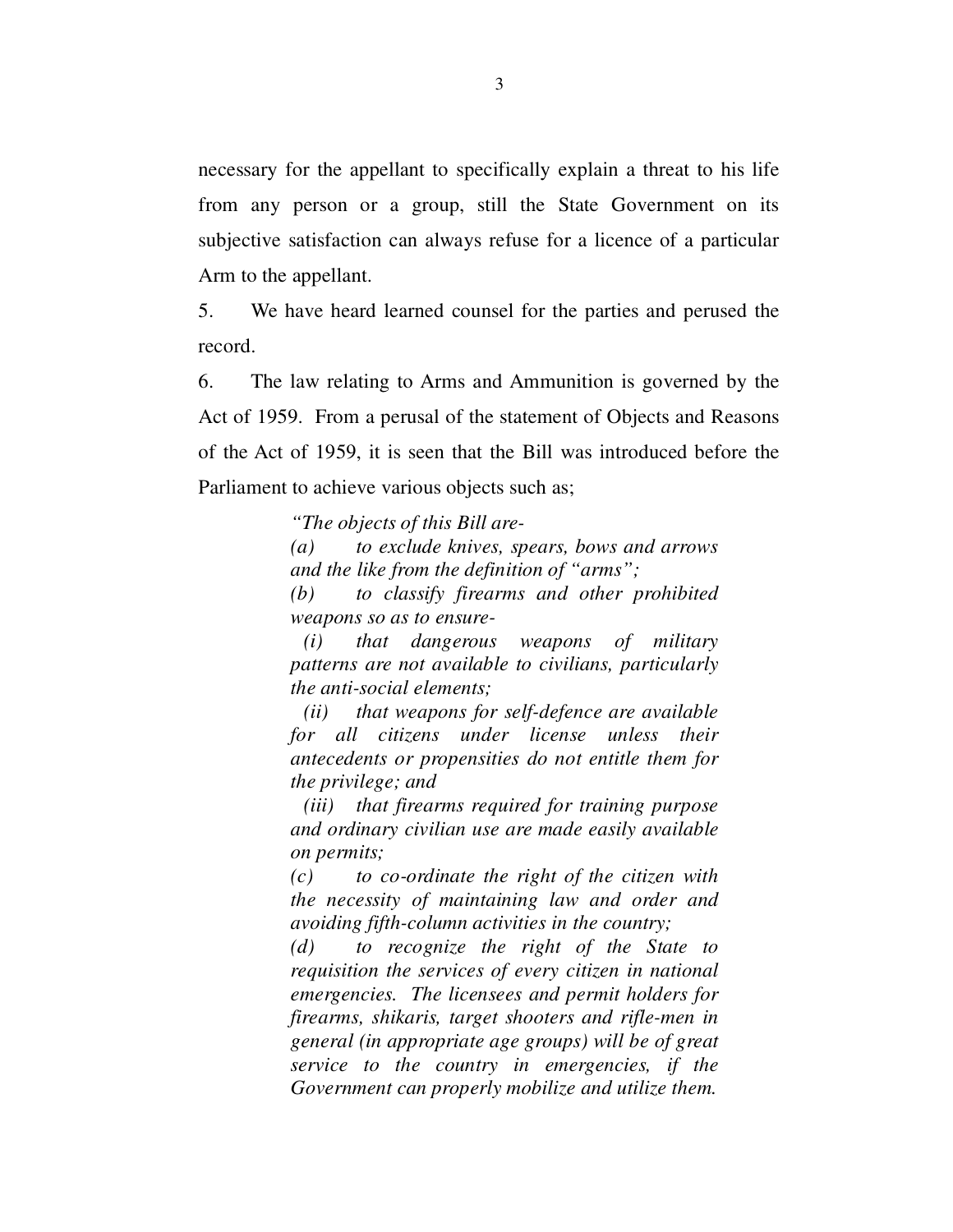7. The object No.(b)(ii) would show that the legislature intended to ensure that the weapons for self-defence are available for all citizens under license unless their antecedents or propensities do not entitle them for the privilege etc.

8. Section 2(c) of the Act of 1959 defines the word "Arms". The same reads as under :-

> *(c) "arms" means articles of any description designed or adapted as weapons for offence or defence, and includes firearms, sharp edged and other deadly weapons, and parts of, and machinery for manufacturing, arms, but does not include articles designed solely for domestic or agricultural uses such as a lathi or an ordinary walking stick and weapons incapable of being used otherwise than as toys or of being converted into serviceable weapons;*

Section 2(e) defines the word "Firearms". The same reads as

under :-

*(e) "firearms" means arms of any description designed or adapted to discharge a projectile orprojectiles of any kind by the action of any explosive or other forms of energy, and includes—* 

*(i) artillery, hand-grenades, riot-pistols or weapons of any kind designed or adapted for the discharge of any noxious liquid, gas or other such thing,* 

*(ii) accessories for any such firearm designed or adapted to diminish the noise or flash caused by the firing thereof,* 

*(iii) parts of, and machinery for manufacturing, firearms, and* 

*(iv) carriages, platforms and appliances for mounting, transporting and serving artillery;*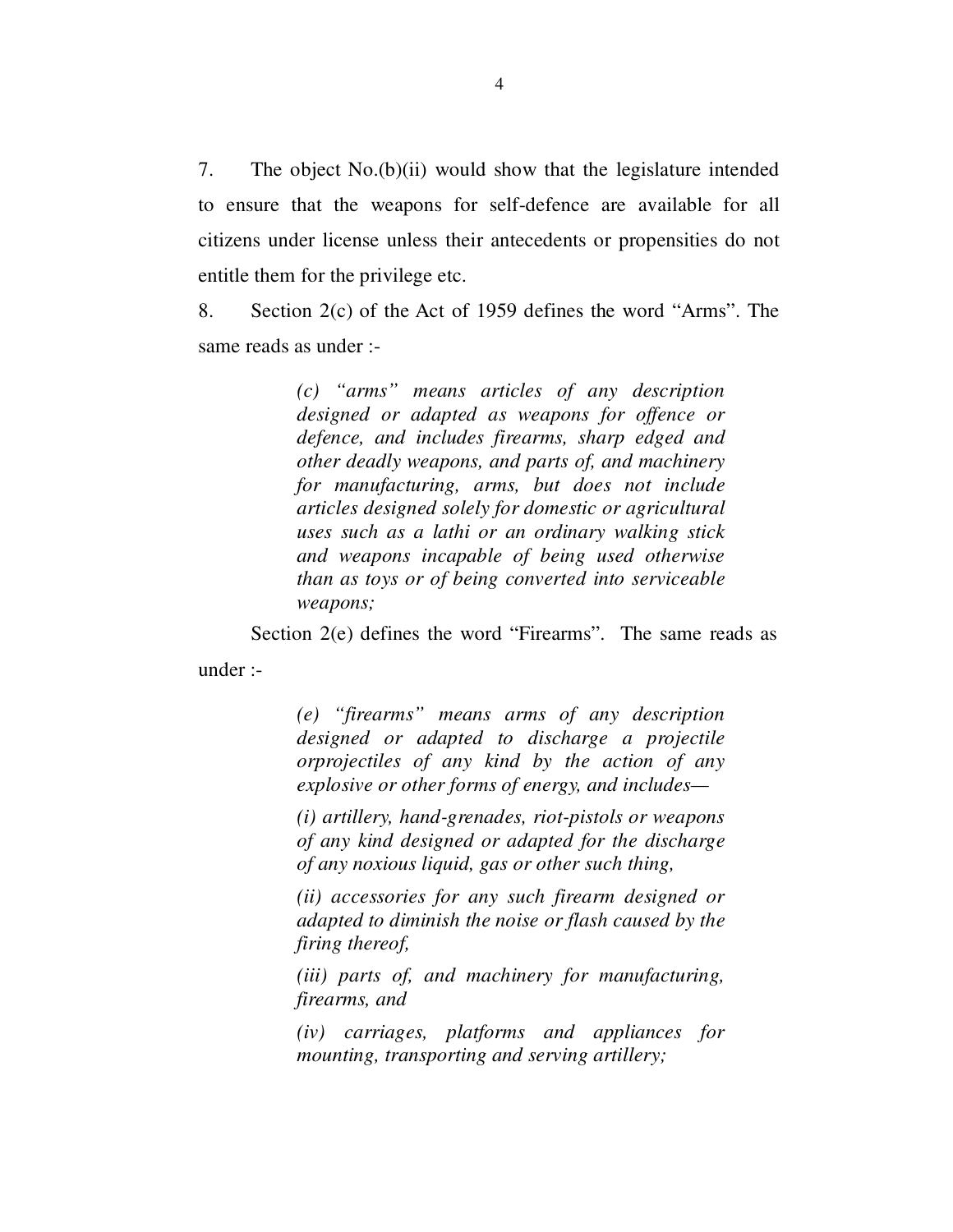Section 2(h) defines the word "Prohibited ammunition". The same reads as under :-

> *(h) "prohibited ammunition" means any ammunition containing, or designed or adapted to contain, any noxious liquid, gas or other such thing, and includes rockets, bombs, grenades, shells, [missiles,] articles designed for torpedo service and submarine mining and such other articles as the Central Government may, by notification in the Official Gazette, specify to be prohibited ammunition;*

Section 2(i) defines the word "Prohibited arms". The same reads as under :-

*(i) "prohibited arms" means—* 

*(i) firearms so designed or adapted that, if pressure is applied to the trigger, missiles continue to be discharged until pressure is removed from the trigger or the magazine containing the missiles is empty, or* 

*(ii) weapons of any description designed or adapted for the discharge of any noxious liquid, gas or other such thing,* 

*and includes artillery, anti-aircraft and anti-tank firearms and such other arms as the Central Government may, by notification in the Official Gazette, specify to be prohibited arms;* 

9. Chapter-II of the Act of 1959 deals with Acquisition, Possession, Manufacture, Sale, Import, Export and Transport of Arms and Ammunition. Section 3 of the Act of 1959 prescribes that "*No person shall acquire, have in his possession, or carry any firearm or ammunition unless he holds in this behalf a licence issued in*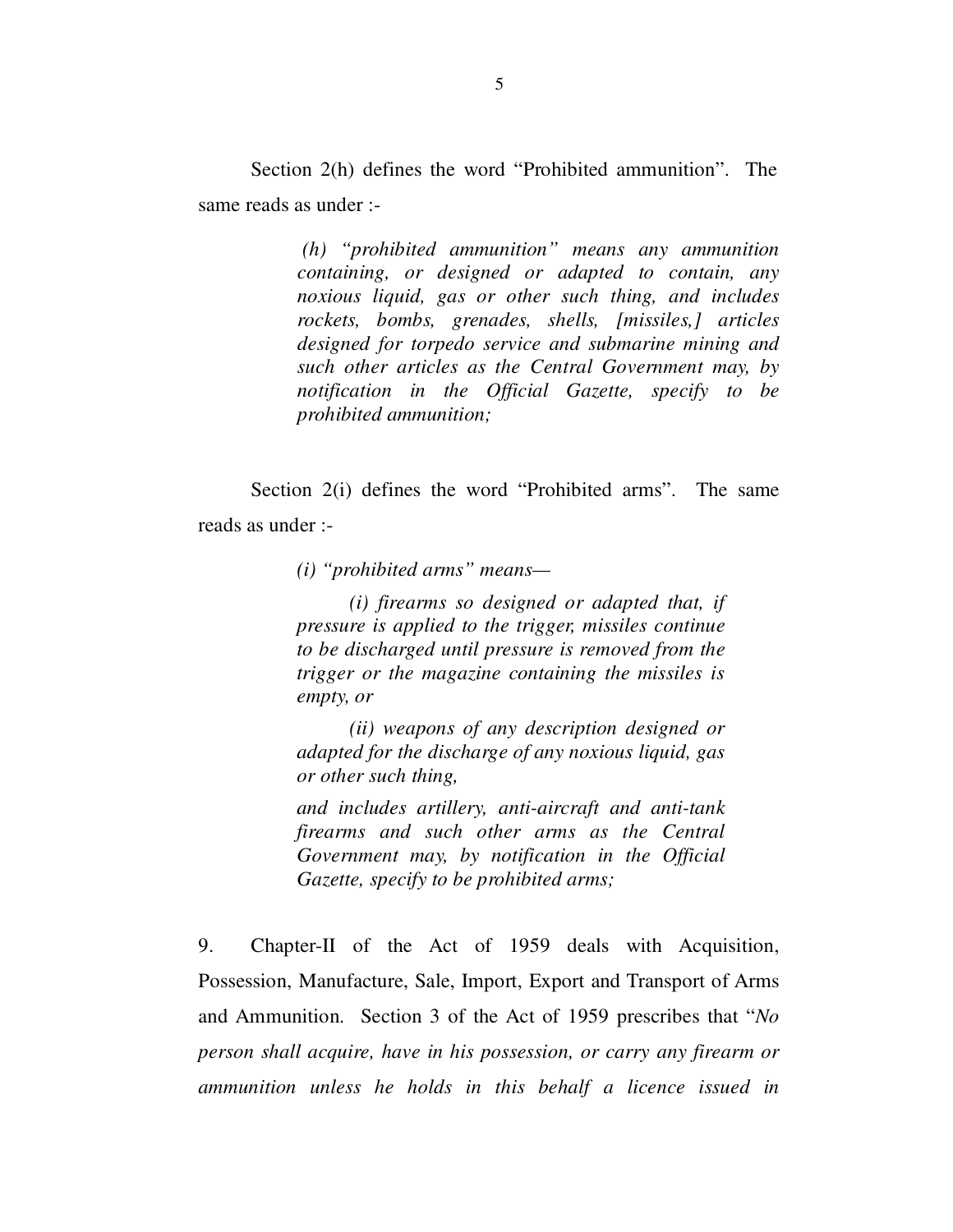*accordance with the provisions of the Act of 1959 and the Rules made therein"*. A licence is also required for acquisition, possession, manufacture and sale etc. for Arms of a specified description. The Scheme of Chapter-II suggests that the entire regime relating to acquisition and possession of fire arms is sought to be regulated by the Act of Parliament. The Scheme further suggests that the Parliament intended to have complete control over the movement of any fire arm so as to ensure that no anti social or anti national element may use such weapons and, at the same time the law abiding citizens may, under licence, use such weapons for their self defence subject to certain restrictions.

10. Chapter-III of the Act of 1959 deals with the provisions relating to licences. Section 13 requires an application for grant of licence under Chapter-II to be made to the licensing authority. Sub Section 2A of Section 13 requires that after considering the report received from the Officer in-charge of the nearest Police Station, the licensing authority, subject to other provisions of Chapter III, by an order in writing either grant the licence or refuse to grant the same.

11. Section 14 deals with refusal of licences. The same reads as under :-

> *14. Refusal of licences.―(1) Notwithstanding anything in section 13, the licensing authority shall refuse to grant―*

> *(a) a licence under section 3, section 4 or section 5 where such licence is required in respect of any prohibited arms or prohibited ammunition;*

*(b) a licence in any other case under Chapter II,―*

 *(i) where such licence is required by a person whom the licensing authority has reason to believe—*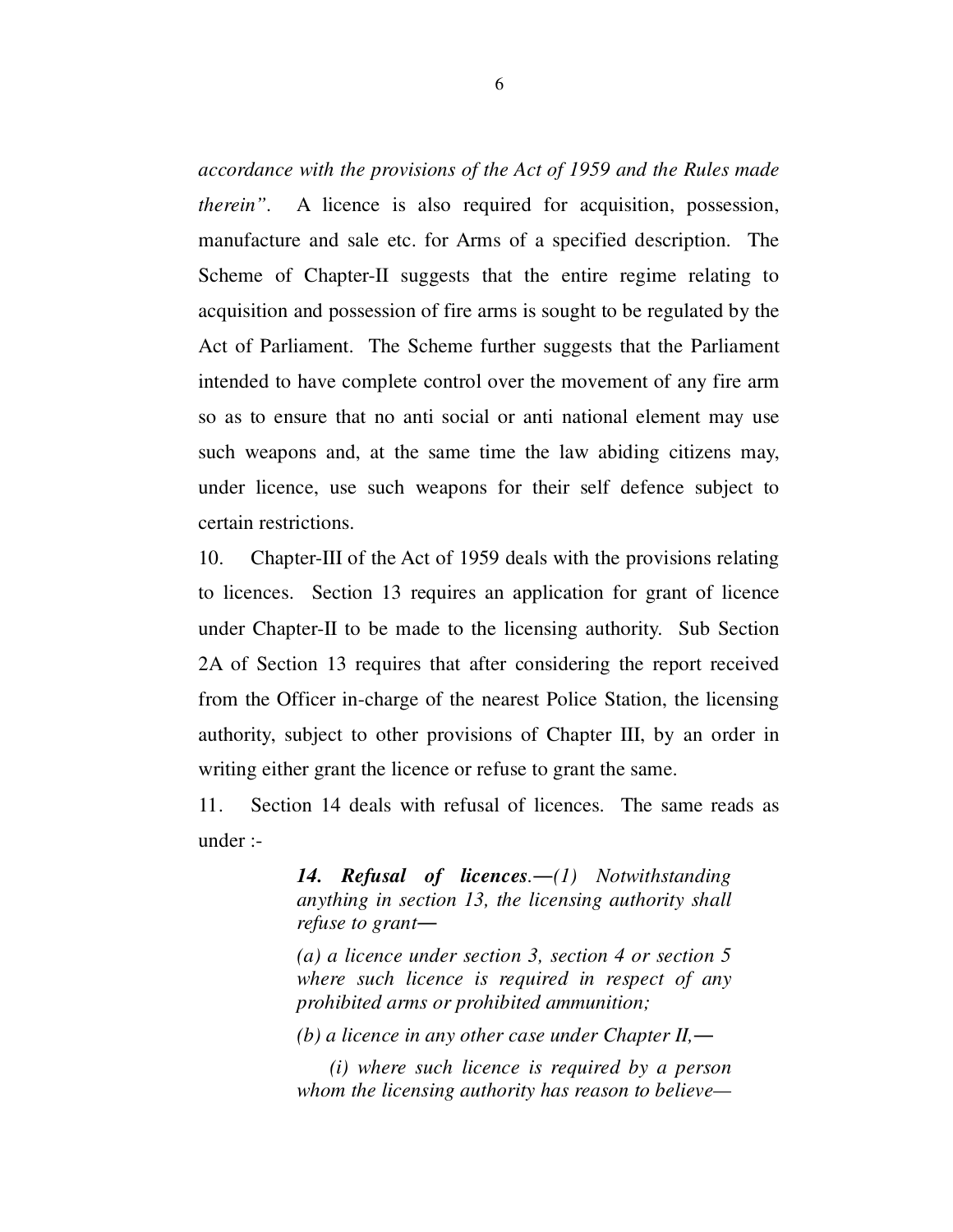*(1) to be prohibited by this Act or by any other law for the time being in force from acquiring, having in his possession or carrying any arms or ammunition, or* 

 *(2) to be of unsound mind, or* 

 *(3) to be for any reason unfit for a licence under this Act; or* 

*(ii) where the licensing authority deems it necessary for the security of the public peace or for public safety to refuse to grant such licence.* 

 *(2) The licensing authority shall not refuse to grant any licence to any person merely on the ground that such person does not own or possess sufficient property.* 

 *(3) Where the licensing authority refuses to grant a licence to any person it shall record in writing the reasons for such refusal and furnish to that person on demand a brief statement of the same unless in any case the licensing authority is of the opinion that it will not be in the public interest to furnish such statement.* 

A perusal of Section  $14(1)(b)(ii)$  would show that a licence in any other case than the cases of prohibited arms or prohibited ammunition under Chapter-II where the licensing authority deems it necessary for security of the public peace or for public safety can refuse to grant such licence. A careful reading of Section 13 and 14 would show that the licensing authority has a discretion under Section 13 to grant licence or to refuse on the basis of an inquiry as it may deems necessary and the report received under Sub Section 2 of Section 13. However, in Section 14, the licensing authority is not left with any option except to refuse such an application if it falls within the categories as mentioned therein. The aforesaid interpretation is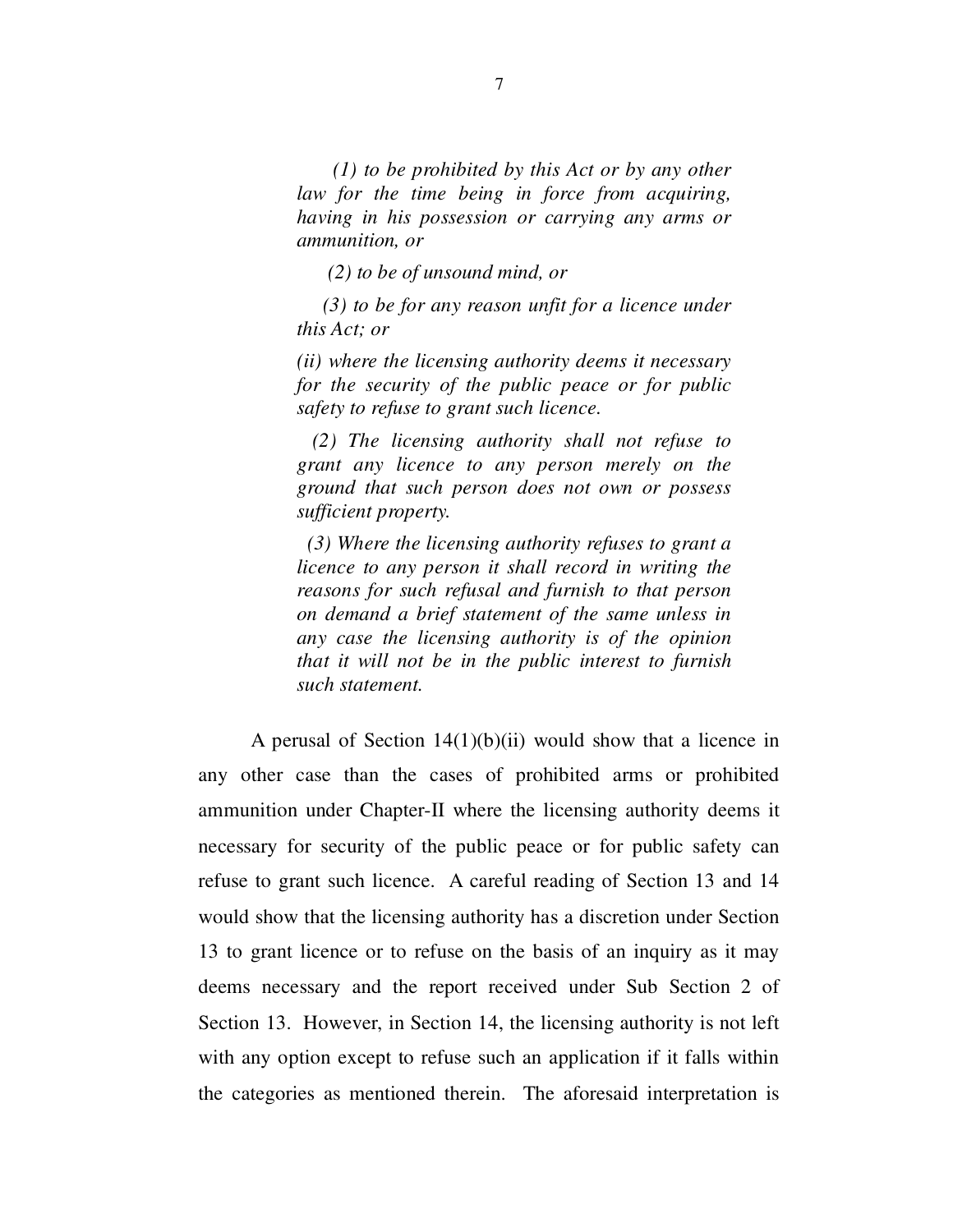being made taking into consideration the fact that Sub Section 2A of Section 13 only requires the licensing authority to pass an order in writing either to grant or to refuse the same. However, Section 14 starts with notwithstanding clause giving override effect to the mandate of Section 13 using the word "shall". It is thus seen that if the applicant falls in any of the categories mentioned in Section 14, the licensing authority is not left with any option to exercise the discretion for grant of licence under Section 13.

12. In the case of *Amit Agarwal v. State of M.P. & Ors.*<sup>2</sup> –, the application for grant of arms license was declined by the State Government on the ground that there was no threat perception from any person or group of persons. The State Government further observed that the applicant was not eligible person in terms of the executive instructions issued by the State Government dated 26.3.2011. A co-ordinate bench of this Hon'ble Court, took cognizance of a Full Bench decision of this Court in *Pratibha Chouhan & Ors. v.*  State of M.P. & Ors<sup>3</sup>. wherein it was held that the State Government was competent to issue executive instructions for issuing or renewing arms license which are not contrary to the Arms Act, 1962 and the Rules made thereunder. This court in *Amit Agarwal* <sup>2</sup> referred to executive instructions dated 26.3.2011 whereby it was decided to specify the categories of persons to whom the arms license could be granted. Clause 2.2 of these executive instructions provided that in respect of all categories of persons, the license shall be granted on the basis of threat perception. This Court held, while pacing reliance on the aforesaid Full Bench decision held that the executive instructions

<sup>-</sup>2 WA 570 of 2017

<sup>3</sup> 2013(3) MPLJ 219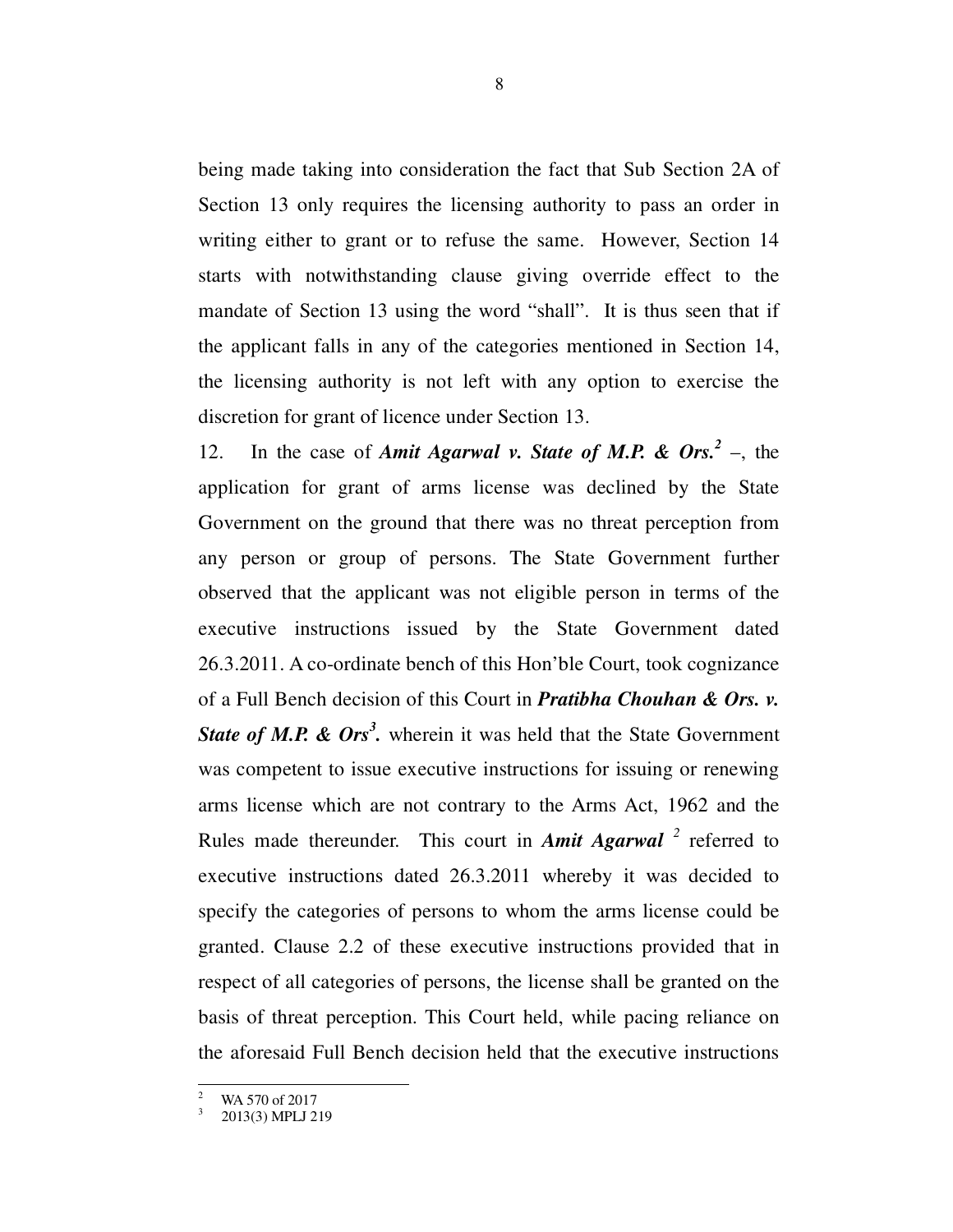dated 26.3.2011 are valid and permissible. It was held that the threat perception perceived by the applicant alone is not relevant. The licensing authority has to take into consideration public peace and safety. A writ could does not sit in appeal over the discretion exercised by the licensing authority. Unless the applicant is able to demonstrate that he has threat from a person or group of persons, he has no vested right to seek grant of arms license. The decision of the State Government declining the grant of arms license on the ground of absence of threat perception was, therefore, affirmed.

13. Learned counsel appearing for the Petitioner has placed reliance on a subsequent decision of this court in *Chhotelal Pachori v. State of M.P. & Ors.*<sup>4</sup> – Writ Appeal No.1249 of 2018. We have perused the said judgment. In paragraph 8 of the said judgment, the co-ordinate bench has declined to consider and apply the executive instructions dated 26.3.2011 issued by the State Government, which is contrary to the decision of the Full Bench in *Pratibha Chouhan<sup>3</sup> )* and co-ordinate bench decision in *Amit Agarwal<sup>2</sup> )*. The decision of the co-ordinate bench in *Chhotelal Pachori*<sup>4</sup> is, therefore, *per incurium* and does not lay down the correct law.

14. We have perused the decision of the competent authority dated 3.5.2018 wherein it is recorded that the District Collector and Superintendent of Police of the concerned District in their recommendation had reported that the applicant had no threat from any persons or group of persons. The applicant does not qualify for the grant of license under the executive instructions dated 26.3.2011, which have been affirmed by the Full Bench of this Court. We are of

-4

W.A.No.1249 of 2018